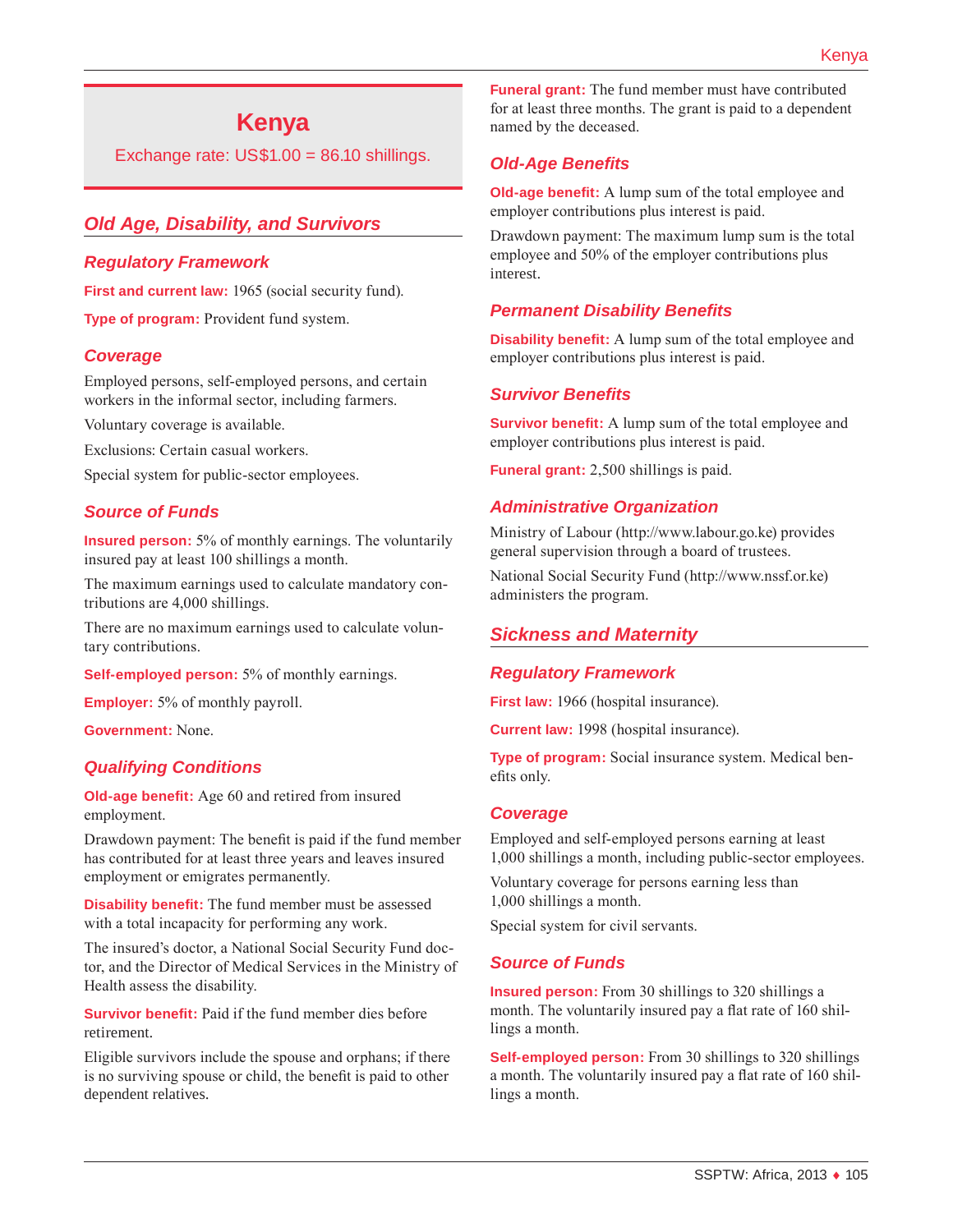**Employer:** None.

**Government:** None.

# *Qualifying Conditions*

**Maternity benefits:** Must give at least seven days written notice of intention to take maternity leave on a specific date and to return to work thereafter.

**Cash sickness benefits:** Must have had at least two consecutive months of service with an employer. The employee must provide an appropriate medical certificate

Issued by a registered medical practitioner.

**Medical benefits:** There is no qualifying period; the voluntarily insured must have at least 60 days of coverage for medical benefits and at least six months of coverage for maternity care.

# *Sickness and Maternity Benefits*

**Maternity benefits:** The Employment Act (2007) entitles employees to three months of maternity leave with full pay.

Male employees are entitled to two weeks of paternity leave with full pay.

**Cash sickness benefits:** Seven days full pay; thereafter seven days with half pay, for each twelve consecutive months of service.

Accredited government and certain private and faith-based hospitals provide comprehensive maternity care to members of the National Hospital Insurance Fund (NHIF) and their dependents.

### *Workers' Medical Benefits*

No cost for care provided in government hospitals for certain illnesses, including tuberculosis, sexually transmitted diseases, and AIDS.

The maximum duration of benefits is 180 days a year; may be extended for exceptional hardship.

No cost for inpatient treatment in government hospitals for employed persons who contribute to the NHIF.

Cost sharing: Inpatient hospital and medical treatment for insured persons and their dependents is reimbursed up to 432,000 shillings a year, according to a schedule in law. The amount varies according to three categories of hospitals accredited by the NHIF. Government hospitals provide free comprehensive inpatient care. Certain private and faith-based hospitals may charge a co-payment of up to 15,000 shillings for treatment requiring surgery. All other private hospitals may charge unlimited co-payments.

Medical services provided abroad are reimbursed at 1,750 shillings a day.

# *Dependents' Medical Benefits*

Medical benefits for dependents are the same as for the insured.

# *Administrative Organization*

Ministry of Health ([http://www.health.go.ke\)](http://www.health.go.ke) provides general supervision through a board of directors.

National Hospital Insurance Fund ([http://www.nhif.or.ke](http://www.nhif.or.ke/healthinsurance) [/healthinsurance](http://www.nhif.or.ke/healthinsurance)) administers the program.

# *Work Injury*

# *Regulatory Framework*

**First law:** 1946.

**Current laws:** 1974 (workmen's compensation), 2007 (work injury), and 2007 (employment).

**Type of program:** Employer-liability system, normally involving insurance with a private carrier.

### *Coverage*

Public- and private-sector employees.

Exclusions: Professional employees earning more than 4,000 shillings a month, self-employed persons, casual workers, and family labor.

### *Source of Funds*

**Insured person:** None.

**Self-employed person:** Not applicable.

**Employer:** The total cost is financed through the direct provision of benefits or insurance premiums.

**Government:** None; the cost of benefits for government employees.

# *Qualifying Conditions*

**Work injury benefits:** There is no minimum qualifying period.

### *Temporary Disability Benefits*

50% of the insured's earnings, up to 540 shillings, is paid after a three-day waiting period; if the incapacity lasts for more than three days, the benefit is paid retroactively.

The maximum total temporary disability benefit is 240,000 shillings.

The insured's doctor, a National Social Security Fund doctor, and the Director of Medical Services in the Ministry of Health assess the disability.

Benefit adjustment: Benefits are adjusted periodically by the Minister of Labor.